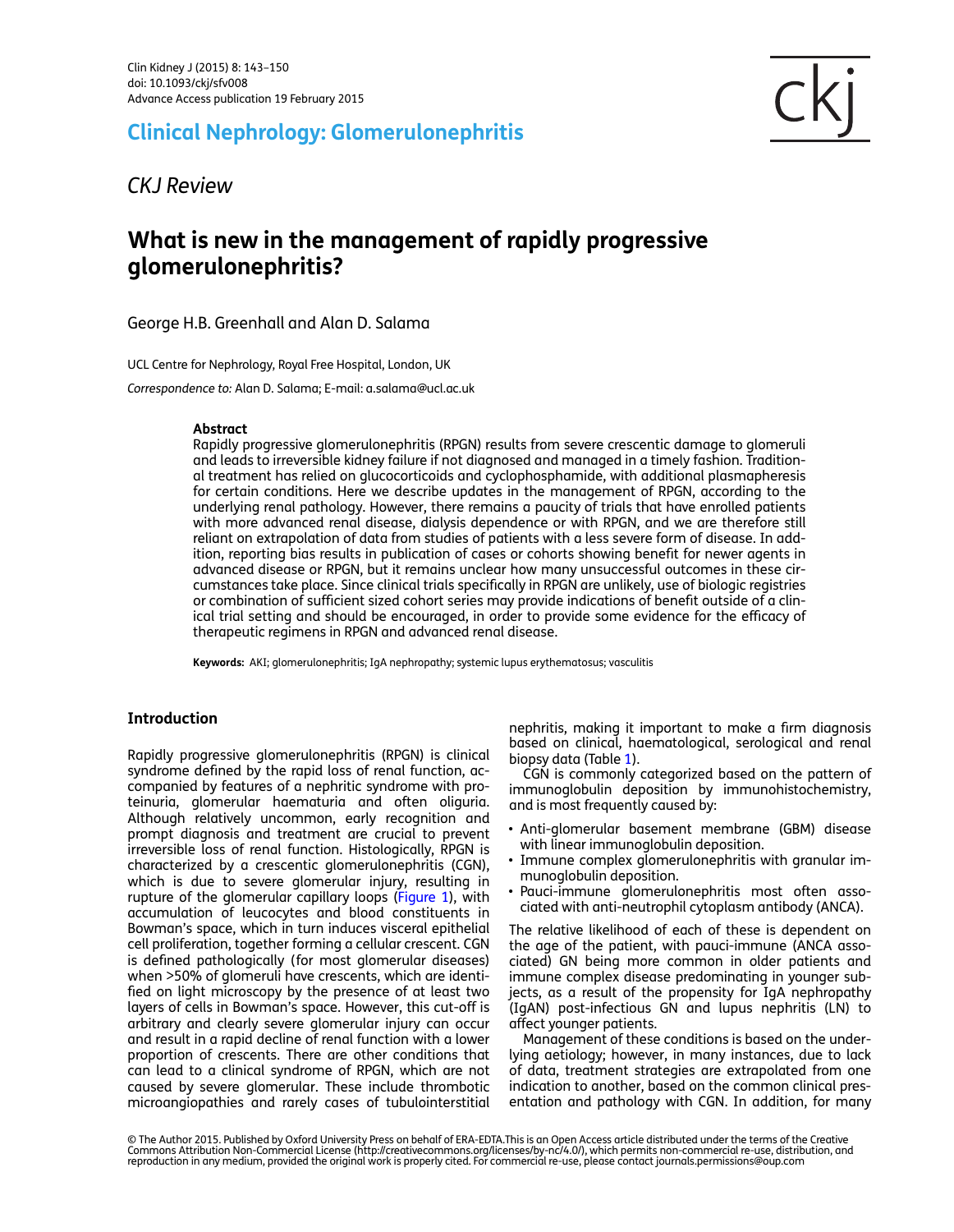<span id="page-1-0"></span>

Fig. 1. Glomerulus showing crescentic glomerulonephritis due to pauciimmune ANCA-associated vasculitis, with a segmental area of thrombosis, tuft disruption and cells in Bowman's space (Haematoxylin and eosin ×400). Courtesy of Professor Alexander Howie.

Table 1. Causes and frequency of crescentic glomerulonephritis in which there are >50% glomerular crescents

| Pathological causes of crescentic  | Proportion of conditions                |
|------------------------------------|-----------------------------------------|
| qlomerulonephritis                 | with $>50\%$ crescents <sup>a</sup> (%) |
| Anti-GBM disease                   | 85                                      |
| ANCA-associated glomerulonephritis | 50                                      |
| Lupus Nephritis                    | 13                                      |
| Henoch Schonlein Purpura           | 10                                      |
| IgA Nephropathy                    | 4                                       |

<sup>a</sup>Adapted from Heptinstall's Pathology of the Kidney 6th ed, 2007.

of the conditions, clinical trials have specifically excluded patients with RPGN, and again extrapolations regarding management in this group have to be made. The most detailed and relevant trial data for patients with RPGN comes from studies in ANCA-associated vasculitis (AAV), while smaller cohort data are available for patients with RPGN and underlying lupus nephritis, anti-GBM disease and IgA nephropathy. As a result, various conditions that present with RPGN may be treated with a similar type of regimen, using combinations of immunosuppressive agents, and adjunctive therapies; however, specific dosing protocols may vary. Newer agents that have reached the clinic for one indication may well be/have been applied to others, while there are other agents, effective in animal models, that have yet to be translated to the clinical setting.

Historically, the standard of care has been glucocorticoids, delivered as pulsed therapy and followed by oral treatment, in combination with cyclophosphamide; however, there remains much uncertainty about the most efficacious and least toxic steroid doses and how they may be best used in combination with other newer agents. In addition, the desire to minimise cumulative doses of cyclophosphamide, especially in younger patients, has led to the trialling of other induction therapies. This review will highlight the most recent developments in the management of RPGN, with emphasis on the different approaches in particular clinical settings.

# Small vessel (ANCA associated) vasculitis and pauci-immune CGN

Standard induction therapy has been with cyclophosphamide, given orally or pulsed intravenously, with glucocorticoids. Recent trials have investigated alternative induction therapies. However, many of these studies have included patients without renal involvement, or with less severe renal impairment, limiting their utility to translate for patients with RPGN.

## Rituximab

Rituximab is now firmly established as an option in the management of AAV, and offers a viable alternative for patients with a contraindication to cyclophosphamide. Two landmark trials demonstrated non-inferiority in comparison with cyclophosphamide and glucocorticoids in remission induction. Evidence from the RAVE study ( $n = 197$ ) demonstrated that remission maintenance with rituximab and glucocorticoid induction was as effective as cyclophosphamide induction followed by azathioprine and that patients with relapsing disease benefited more from rituximab. However, only two-thirds of patients in this study had renal involvement, and those with creatinine >354 μmol/L were specifically excluded [[1\]](#page-5-0). In the RITUXIVAS trial (n = 44), which included 33 patients treated with rituximab, all of whom had some degree of renal impairment (median eGFR 20 mL/min/1.73 m<sup>2</sup>, 24% dialysis dependent), there were similar outcomes and adverse events compared with those treated with conventional cyclophosphamide and glucocorticoid induction therapy [[2](#page-5-0)].

A recent report in abstract form examined the outcome of 28 patients presenting with advanced kidney disease (eGFR  $\leq$  20 mL/min/1.73 m<sup>2</sup>) who were treated with either rituximab and glucocorticoids ( $n = 9$ ) or rituximab, glucocorticoids and cyclophosphamide ( $n = 19$ ) [\[3](#page-5-0)]. Outcomes with regard end-stage renal disease (ESRD), death, improvement in renal function and infectious complications were equivalent in these two small cohorts. A larger cohort analysis is clearly required; until then, the long-term benefit of using rituximab without cyclophosphamide in patients with RPGN or advanced renal failure is uncertain.

## Mycophenolate Mofetil

Mycophenolate mofetil (MMF) is appealing as a cyclophosphamide-sparing agent in AAV; however, no trials have included patients with advanced renal impairment or RPGN. A randomized, single-centre trial comparing MMF with cyclophosphamide induction in 35 patients with creatinine <500 μmol/L (mean 312 μmol/L) demonstrated a benefit for MMF, with regards rates of remission, reduction in Birmingham Vasculitis Activity Score (BVAS) and improvement in renal function  $[4]$  $[4]$ . A pilot study in the USA reported remission induction in 76% of patients with mildto-moderate renal involvement (creatinine <240 μmol/L) [[5\]](#page-6-0), while an open-label randomised controlled trial (RCT) found no significant difference in efficacy between MMF and intravenous cyclophosphamide in 41 patients with microscopic polyangiitis (MPA) [\[6](#page-6-0)]. However, preliminary reports suggest that the international MYCYC study has failed to demonstrate non-inferiority of MMF and a standard glucocorticoid taper in comparison to intravenous cyclophosphamide in 140 patients with MPA and granulomatosis with polyangiitis [\[7](#page-6-0)]; although a secondary end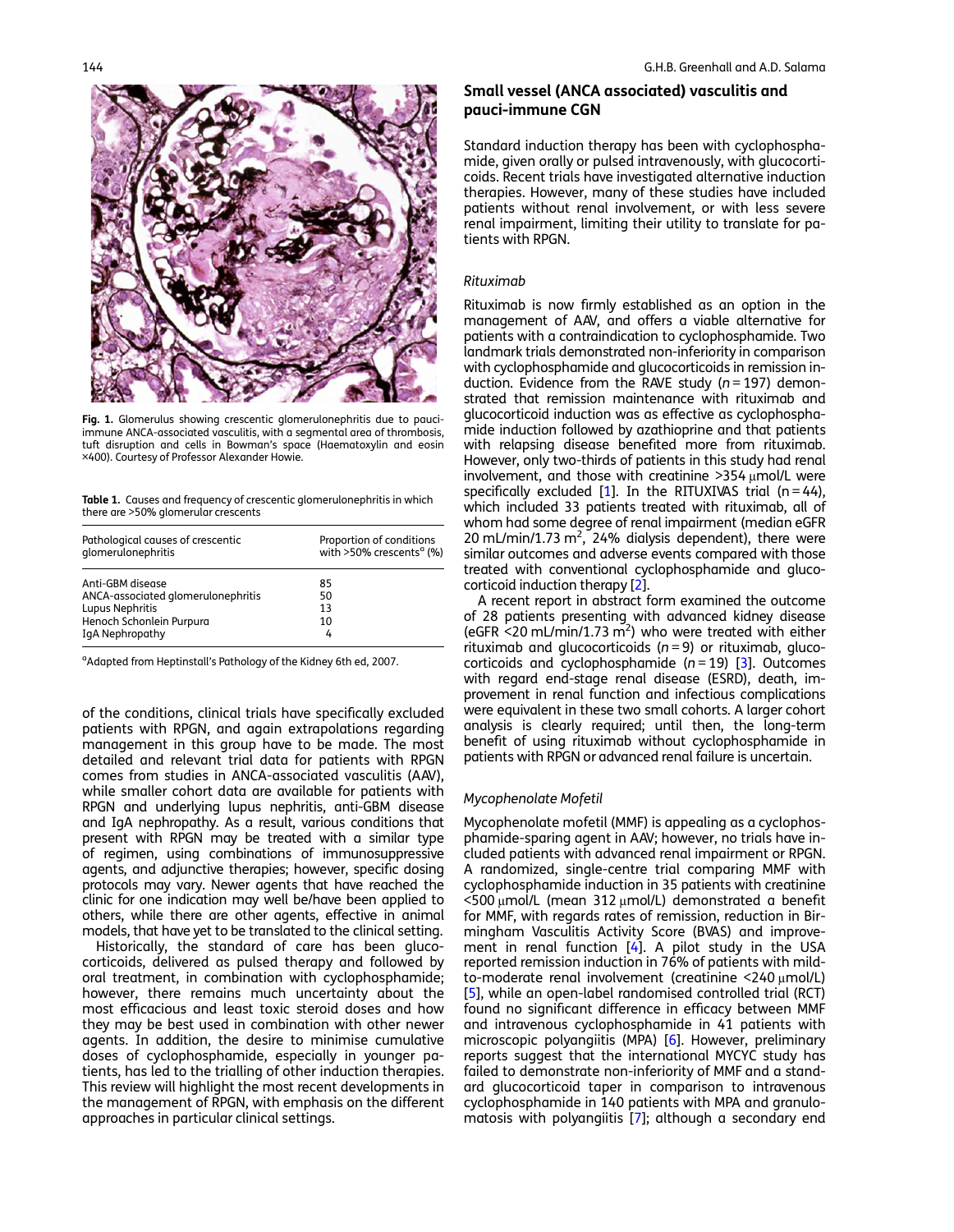#### Rapidly progressive glomerulonephritis management 145

point of MMF regardless of glucocorticoid dosing did demonstrate non-inferiority, suggesting that MMF and more liberal steroid dosing may be equivalent to pulsed cyclophosphamide. However, this trial specifically excluded patients with RPGN or severe renal impairment (defined as an eGFR decline of >20% in prior 2 weeks or eGFR <15 mL/ min/1.73 m<sup>2</sup>, respectively). MMF cannot therefore be recommended in cases of RPGN on the basis of current data.

## Therapeutic Plasma Exchange

The landmark MEPEX trial, which included 137 patients with severe renal AAV, demonstrated a significant benefit from therapeutic plasma exchange (TPE) in comparison with intravenous glucocorticoid [[8\]](#page-6-0). Although mortality did not differ between the two groups, renal survival in patients who received TPE was more favourable at 3 and 12 months. However, subsequent follow-up of this cohort found no difference in patient or renal survival after an average of nearly 4 years; the overall mortality rate was also unexpectedly high in both groups [\[9\]](#page-6-0). Additionally, a meta-analysis of TPE in RPGN, which included nine trials and 387 patients (the majority of whom had AAV or idiopathic renal vasculitis), concluded that there was insufficient evidence to demonstrate that TPE reduces the risk of a combined outcome of ESRD and death. Although TPE was associated with a significant reduction in the risk of ESRD alone [relative risk (RR) 0.64], the available data were insufficient to determine this reliably [[10\]](#page-6-0). Therefore, the long-term benefit of TPE in severe AAV is unknown at present. The international PEXIVAS trial aims to address this uncertainty by randomizing 500 patients with AAV and significant renal  $\frac{1}{2}$ injury (eGFR <50 mL $\overline{\phantom{a}}$ /min/1.73 m<sup>2</sup>) or pulmonary haemorrhage to receive either TPE and glucocorticoids or glucocorticoids alone. Outcome data will not be available for another few years (NCT00987389, protocol in [\[11](#page-6-0)]).

## Anti-TNFα Agents

Previous studies of anti-TNF $\alpha$  agents in AAV have been conflicting. The Phase 2, open-label ACTIVE trial suggested a role for infliximab as an adjunctive therapy in remission induction of AAV [[12](#page-6-0)]; however, a recent open-label trial in 33 patients with AAV (80% with renal involvement) showed no benefit from the addition of infliximab to standard care, despite the fact that the infliximab group had milder renal involvement at baseline (median eGFR 32.6 versus 13 mL/  $min/1.73$  m<sup>2</sup> in the infliximab and standard therapy groups, respectively  $[P = 0.005]$ , of whom 10 were dialysis dependent) [\[13](#page-6-0)]. No current trials of infliximab in AAV are registered.

The 2005 'WGET' trial [[14\]](#page-6-0) also failed to show a benefit from etanercept for remission maintenance in 180 patients with GPA, half of whom had renal involvement (mean serum creatinine 164 versus 143 µmol/L in treatment and control groups, respectively). No further studies have been published using this agent.

More recently, a pilot Phase 2 study of adalimumab, as an adjunctive induction agent in 14 patients with renal AAV (mean eGFR 17 mL/min/1.73 m<sup>2</sup>) reported similar efficacy and safety to standard care [\[15](#page-6-0)]. The authors suggest that this may be a viable steroid-sparing agent, but this would need to be confirmed in a larger trial.

## Other agents

Complement antagonists: C5a, a cleavage product of C5, is a powerful anaphylatoxin and chemoattractant. The C5a receptor, also known as CD88, is expressed on the surface of monocytes and neutrophils; its importance in the mediation of MPO-induced CGN has been demonstrated in animal studies [\[16\]](#page-6-0). CCX168 is an inhibitor of C5aR/CD88, which has been found to attenuate MPO-induced CGN in mice [[17\]](#page-6-0). A Phase 2 RCT of CCX168 as a steroid-sparing agent was recently presented in abstract form [\[18\]](#page-6-0); results suggested superior remission induction in patients who received CCX168. The CLEAR trial (NCT01363388) is currently recruiting ( $n = 60$ ); however, patients with RPGN or eGFR  $<$ 30 mL/min/1.73 m<sup>2</sup> are excluded from this study.

Tocilizumab is an anti-IL 6 receptor monoclonal antibody. One report of successful use of this agent in a case of MPA with RPGN has been published [[19\]](#page-6-0); however, there are no trial data of its use in RPGN.

## IgA Nephropathy/Henoch Schonlein Purpura

Some crescentic change can often occur in IgAN and Henoch Schonlein Purpura (HSPN), but this rarely results in an RPGN pattern. Significantly less common are cases of RPGN with severe crescentic change (<5% of patients), which are generally associated with a poor prognosis in small series. Previous reports have suggested a benefit from immunosuppression with glucocorticoids and cyclophosphamide [\[20](#page-6-0), [21\]](#page-6-0); however, even when this regimen is used, the 1- and 5-year renal survival rates in one large contemporary series of crescentic IgAN remained low at 65% and 28%, respectively [\[22\]](#page-6-0). The clinical outcomes of adults with HSPN are worse than those of children [[23\]](#page-6-0).

## Mycophenolate Mofetil

Recent publications have suggested that MMF may have a role in the treatment of proliferative IgAN. A retrospective study of 119 Chinese patients with crescentic IgAN receiving three different immunosuppressant regimes (MMF or cyclophosphamide in combination with glucocorticoids or glucocorticoids alone) concluded that the combination of MMF and glucocorticoids was associated with the most favourable renal outcome (5-year renal survival 95%, 80% and 70% for MMF/glucocorticoids, cyclophosphamide/ glucocorticoids and glucocorticoids alone, respectively) [[24](#page-6-0)]. Differences in disease severity, as well as treatment duration, between the MMF and cyclophosphamide groups may limit the generalisability of these findings. In addition, although all patients had evidence of CGN on renal biopsy, the mean baseline eGFR was ~90 mL/min/1.73 m<sup>2</sup>, suggesting milder renal injury. Other studies of MMF in IgAN and HSPN are limited by their retrospective nature and low proportion of patients with CGN [\[25](#page-6-0)].

## Rituximab

There is one published report of successful use of rituximab in a patient with drug-induced HSP and crescentic IgAN who was resistant to glucocorticoids cyclophosphamide and plasmapheresis. Serum creatinine was 177 µmol/L at presentation, and renal biopsy showed 38% glomeruli with crescents; following treatment with rituximab, serum creatinine fell to 141 µmol/L [[26\]](#page-6-0).

#### Therapeutic Plasma Exchange

A case series of patients with severe HSPN (mean eGFR 67 mL/min/1.73 m<sup>2</sup>, six with endocapillary proliferation,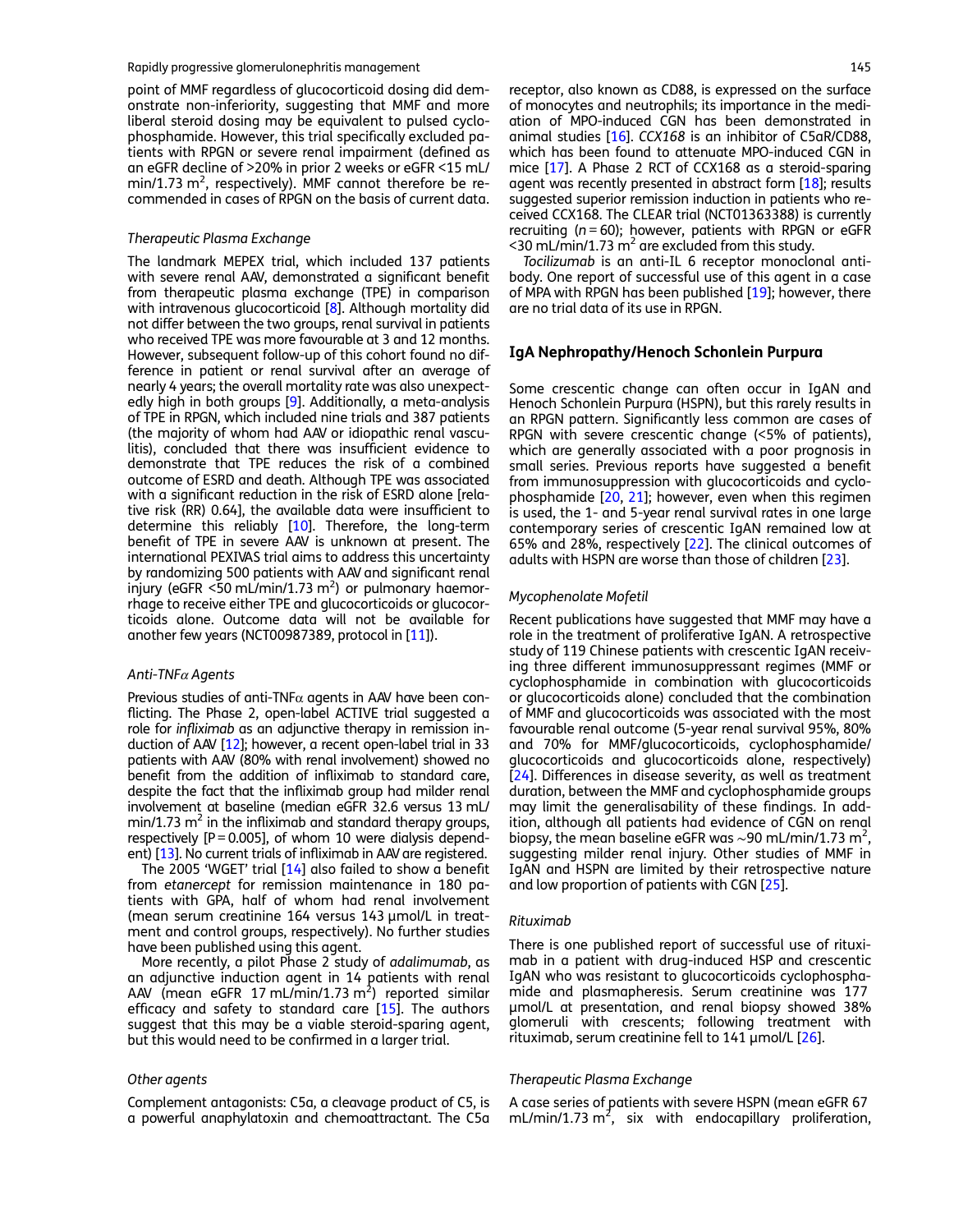three with extracapillary proliferation) treated with TPE and glucocorticoids reported a response to therapy in 9 out of 11 patients [[27\]](#page-6-0). After an average of 6 years followup, two patients died, one of whom developed ESRD. No other studies on TPE in adult HSPN have recently been published.

## Cyclophosphamide

One randomised open-label trial of cyclophosphamide in HSPN has been published recently [\[28\]](#page-6-0). Fifty-four patients with severe HSPN were randomized to treatment with glucocorticoids alone or in combination with intravenous cyclophosphamide. 89% of patients had renal biopsies, of which 48% showed endocapillary proliferation and 33% extracapillary proliferation. Baseline eGFR was 60 and 76  $mL/min/1.73$  m<sup>2</sup> in the glucocorticoid-only and cyclophosphamide groups, respectively (non-significant difference). The primary end point was complete remission at 6 months (defined as BVAS 0). Improvement in renal function, renal survival and adverse events were secondary end points. There were no differences between the two groups in either primary or secondary end points (10% and 12% remission induction at 6 months in glucocorticoid and cyclophosphamide groups, respectively;  $p = 1.0$ ); one patient in each group developed ESRD during the study period. The authors concluded that the addition of cyclophosphamide provided no benefit in these patients. However, the two groups differed at baseline, with patients in the cyclophosphamide group being younger, less hypertensive and with lower disease activity than those in the steroid-only group. Additionally, the study was underpowered, with an estimated sample of 200 patients needed to detect a significant difference.

## Anti-GBM Disease

Anti-GBM disease is essential to diagnose and treat rapidly as more advanced disease is associated with a worse renal recovery. Standard therapy is with cyclophosphamide, glucocorticoids and TPE.

#### Rituximab

Evidence for the use of rituximab in the treatment of anti-GBM disease is limited to case reports. In the past 5 years, successful use of rituximab has been reported in seven cases, who were either resistant to or intolerant of conventional treatment [\[29](#page-6-0)–[32\]](#page-6-0). Improvement in renal function has been reported in three published cases. Shah et al. [\[30](#page-6-0)] reported two cases, one of whom recovered from dialysisdependence to a serum creatinine of 260 µmol/L after treatment, and another whose creatinine fell from 272 to 100  $\mu$ mol/L after treatment. Bandak et al. [\[31](#page-6-0)] reported a patient who was dialysis dependent at presentation and had a serum creatinine of 182 µmol/L after treatment.

## Mycophenolate Mofetil

MMF has also been successfully used in refractory or relapsing anti-GBM disease, but the evidence base for this agent does not extend beyond single case reports [[33](#page-6-0)–[35](#page-6-0)].

## Therapeutic Plasma Exchange

The efficacy of TPE in anti-GBM disease was first suggested by an observational study of seven patients in 1976 [\[36](#page-6-0)]. The largest case series of patients treated with TPE was published by Levy et al. [\[37](#page-6-0)] in 2001; these patients also received oral glucocorticoids and cyclophosphamide. More recently, a large retrospective study of 221 patients in China reported more favourable clinical outcomes in patients treated with a combination of TPE, cyclophosphamide and glucocorticoids, compared with those who received either cyclophosphamide and glucocorticoids or glucocorticoids alone  $\begin{bmatrix} 38 \end{bmatrix}$ . There were differences between the groups at baseline, and less than half of the patients in the study underwent renal biopsy.

## Other Forms of Extracorporeal Blood Purification

Immunoadsorption has been proposed as a more efficient method for removing anti-GBM antibodies. A case series of 10 patients reported good patient and renal survival (90% and 63%, respectively) at 1 year; the efficiency of antibody removal was superior to that typically seen in TPE, however, an average of 22 sessions per patient were required [\[39](#page-6-0)].

Double-filtration plasmapheresis (DFPP) selectively removes immunoglobulins and involves replacement of much lower volumes of plasma than standard TPE (typically 15%). A comparison of DFPP with immunoadsorption found similar patient and renal survival, and a similar efficacy of antibody removal, in 28 patients with severe anti-GBM disease in China [\[40](#page-6-0)].

Combination haemodialysis and plasma exchange offers a possible benefit of reducing therapy time and manpower in patients who require both treatment modalities due to the severity of their disease as is often seen in anti-GBM disease. The largest case series of this combination therapy was published last year [[41](#page-6-0)]. This included 24 patients with anti-GBM disease and 25 with AAV, treated over an 18-year period in a single centre in Canada. Renal recovery and patient survival were comparable to previously published studies (13% and 75% for anti-GBM disease; 8% and 96% for AAV, respectively), and the safety profile was acceptable.

## Lupus Nephritis

RPGN occurs in a small proportion of patients with systemic lupus erythematosis (SLE) and accounts for a persistent number of patients reaching ESRD despite conventional treatment. These patients may have fewer extra-renal symptoms and more frequently are also positive for ANCA  $[42]$  $[42]$  and anti-C1q antibodies  $[43, 44]$  $[43, 44]$  $[43, 44]$  $[43, 44]$  $[43, 44]$ .

There are many studies in progress or recently published on LN, some of which report promising findings. However, most trials specifically exclude patients with RPGN or severe renal impairment. The evidence base for this subset of patients is therefore relatively small.

A retrospective study in China examined the clinical characteristics and outcomes of 33 patients with crescentic LN, using 119 patients with non-crescentic LN as a comparator group [\[42](#page-7-0)]. All patients received combinations of glucocorticoids cyclophosphamide and MMF, in an uncontrolled manner. Unsurprisingly, the presence of crescents was associated with more severe renal injury, less favourable response to therapy, higher relapse rates and lower renal survival; patient survival was unaffected. Another study in China reported that renal outcomes in 620 patients with Class IV LN correlated with the percentage of histological crescents [\[43](#page-7-0)]. Statistical significance was not reported in this study, and treatment protocols varied.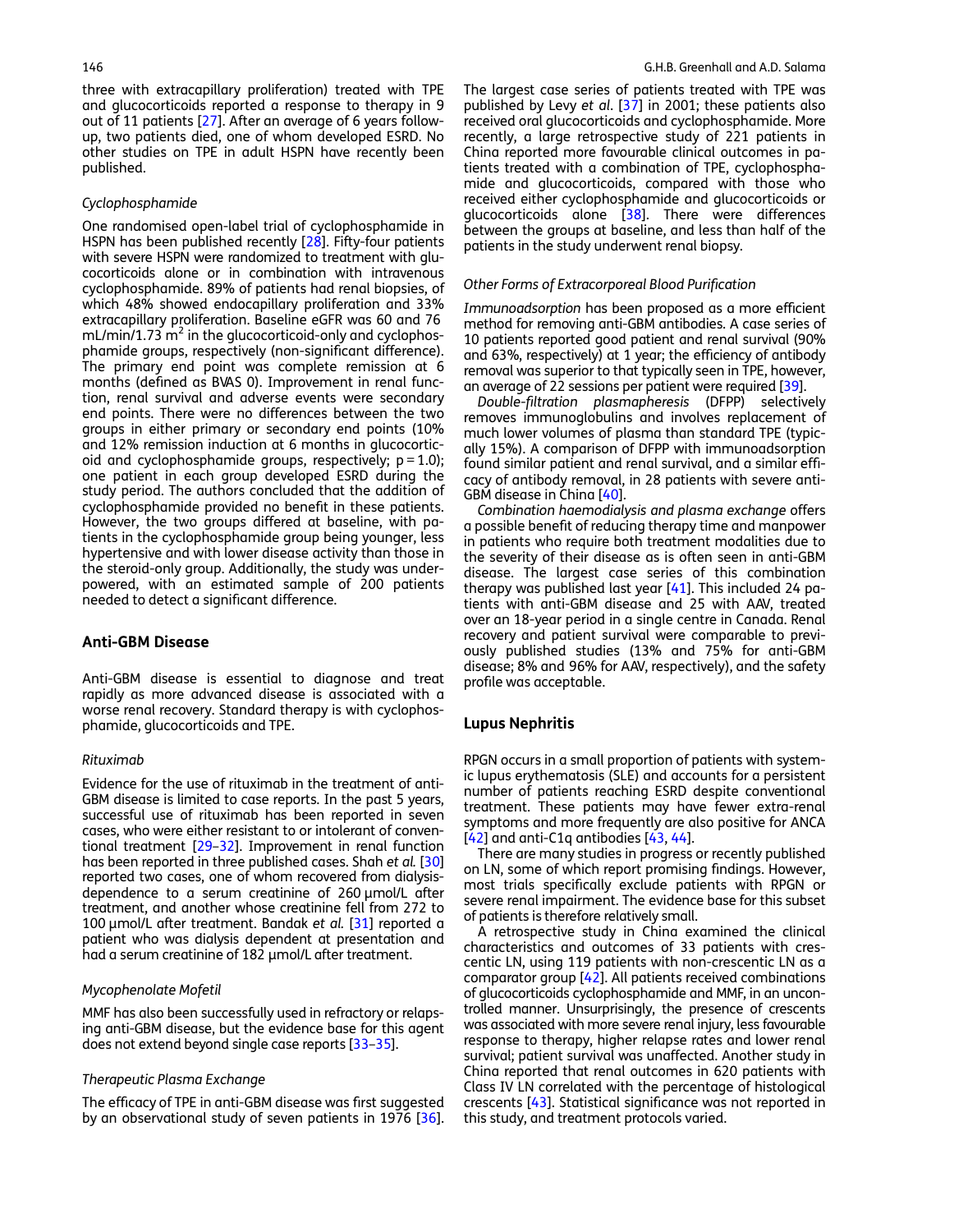Rapidly progressive glomerulonephritis management 147

## Rituximab

Although earlier case series and pilot studies suggested that rituximab might be effective in the treatment of LN, well-designed RCTs subsequently failed to demonstrate a benefit. The EXPLORER trial showed no benefit of rituximab over placebo in moderate-to-severe extra-renal SLE [[45](#page-7-0)]. The LUNAR trial [\[46](#page-7-0)] of 144 patients with Class III or IV LN in the USA and Latin America who were randomized to receive either rituximab or placebo in combination with MMF and glucocorticoids also found no difference in the primary end point of renal response at 1 year. Patients with eGFR  $\leq$ 25 mL/min/1.73 m<sup>2</sup> were excluded; mean baseline eGFR was around 90 mL/min/1.73 m<sup>2</sup>. The proportion of patients in this study with crescentic LN was not reported, but it is likely to be low.

Davies et al. reported a poor response to combination therapy with rituximab, low-dose intravenous cyclophosphamide and intravenous glucocorticoids in an openlabel study of 18 patients with Class III–V lupus nephritis who had failed conventional therapy. Although the overall response rate was good (13 out of 18 responded by 6 months), the patients with RPGN fared relatively poorly. All four of the patients with severe proliferative crescentic LN (mean crescents 71%, mean creatinine 178 µmol/L) showed no response and rapidly progressed to ESRD [[47](#page-7-0)].

A retrospective observational study of 20 patients who received rituximab for active Class III–V LN in France reported an overall renal response of 60% after a median of 22 months follow-up [[48\]](#page-7-0). All patients in this study had received standard immunosuppression prior to rituximab initiation, consisting of cyclophosphamide, glucocorticoids and MMF. Renal insufficiency (eGFR <60 mL/min/1.73 m<sup>2</sup>) was present in nine patients. Three patients had evidence of RPGN. None of these patients responded to treatment: two were dialysis dependent at presentation and never recovered; one had severe renal insufficiency (eGFR 16 mL/min/1.73 m<sup>2</sup>) and progressed to ESRD 6 months after rituximab initiation.

An analysis of pooled data from patients with LN treated with rituximab across Europe found that renal impairment (defined as eGFR <60 mL/min/1.73 m<sup>2</sup>) was associated with a lower chance of achieving complete remission (15% versus 35% chance of complete recovery for eGFR below and above 60 mL/min/1.73 m<sup>2</sup>, respectively, p <0.05), suggesting that RPGN secondary to LN does not respond well to rituximab [[49\]](#page-7-0). Patients with types III– V LN were included, but the number of patients with CGN was not reported.

In summary, there does not appear to be sufficient published evidence supporting a beneficial effect of rituximab in crescentic LN.

## Mycophenolate mofetil

A retrospective study of 52 patients in China with crescentic LN (>50% crescents on biopsy) compared the outcomes of patients treated with MMF  $(n=27)$  and intravenous cyclophosphamide ( $n = 25$ ) [[50\]](#page-7-0). Both groups received pulsed glucocorticoids at induction, followed by maintenance therapy with low-dose oral prednisolone and Tripterygium wilfordii (a traditional Chinese herbalderived medication). Most patients had significant renal insufficiency at baseline (two-thirds had creatinine >110 µmol/L, one-quarter >267 µmol/L). More patients in the MMF group than in the cyclophosphamide group achieved a complete remission at 12 months (54% versus 26%, p =

0.047), and the relapse rate in the MMF group was significantly lower than the cyclophosphamide group (11% versus 44%, significance not reported). Adjunctive therapy was not reported in this study, so it is difficult to draw firm conclusions about the relative merits of the drugs studied.

#### **Tacrolimus**

A recent randomised trial compared induction using tacrolimus with MMF in 150 patients with Class III–V LN who also received glucocorticoids. Complete renal remission and a composite outcome of chronic kidney disease (Stage 4–5), reduction of creatinine clearance by 30% or death, were equal in the two arms. However, patients were excluded if creatinine was >200 µmol/L [[51\]](#page-7-0). Morimoto et al. [\[52](#page-7-0)] reported a case of LN and RPGN with 39% crescents, in association with an MPO-ANCA, who received limited treatment with cyclophosphamide and azathioprine due to adverse effects. The patient went on to receive glucocorticoids and tacrolimus, and successful disease remission was achieved. In a randomised trial comparing intravenous cyclophosphamide and steroids with combined treatment of MMF, tacrolimus and glucocorticoids in LN, there was a greater number of patients achieving complete remission at 6 months in the combination group; however, patients with serum creatinine  $>265 \mu$ mol/L were excluded [\[53](#page-7-0)]. One patient with crescentic LN (61% crescents) was separately reported to have successfully entered remission using this multi-targeted approach [[54](#page-7-0)].

## Ocrelizumab

Ocrelizumab is an anti-CD20 monoclonal antibody with some evidence of efficacy in rheumatoid arthritis. A placebo-controlled trial of its use in type III–V LN was terminated early due to serious infections in the intervention arm; outcome data did not demonstrate a clear benefit of this agent [[55](#page-7-0)]. Patients with severe renal impairment (eGFR <25 mL/min/1.73 m<sup>2</sup>) were excluded from this study. It is unlikely that this agent will have a role in the treatment of crescentic LN.

## Belimumab

Belimumab is an anti-soluble B-lymphocyte stimulator, which has been shown to be effective in two large RCT's of extra-renal SLE (BLISS-52 [\[56](#page-7-0)] and BLISS-76 [\[57](#page-7-0)]). Patients with active severe LN were excluded from these studies. An RCT of this agent in active LN is currently underway (NCT01639339). This study may include some patients with RPGN; patients requiring dialysis are excluded. A safety and efficacy study of the addition of belimumab to rituximab and cyclophosphamide in active proliferative LN has recently commenced (NCT02260934); patients with eGFR <20  $\text{mL/min}/1.73 \text{ m}^2$  are excluded.

# Potential novel uses of current drugs for treatment of RPGN

Fostamatinib is a spleen tyrosine kinase inhibitor, which blocks intracellular signalling and Fc receptor activation. There is some evidence of benefit from this agent in rheumatoid arthritis. Experimental evidence has shown that the agent can completely prevent induction of anti-GBM disease, and delayed administration results in cessation of autoantibody production, reversal of renal injury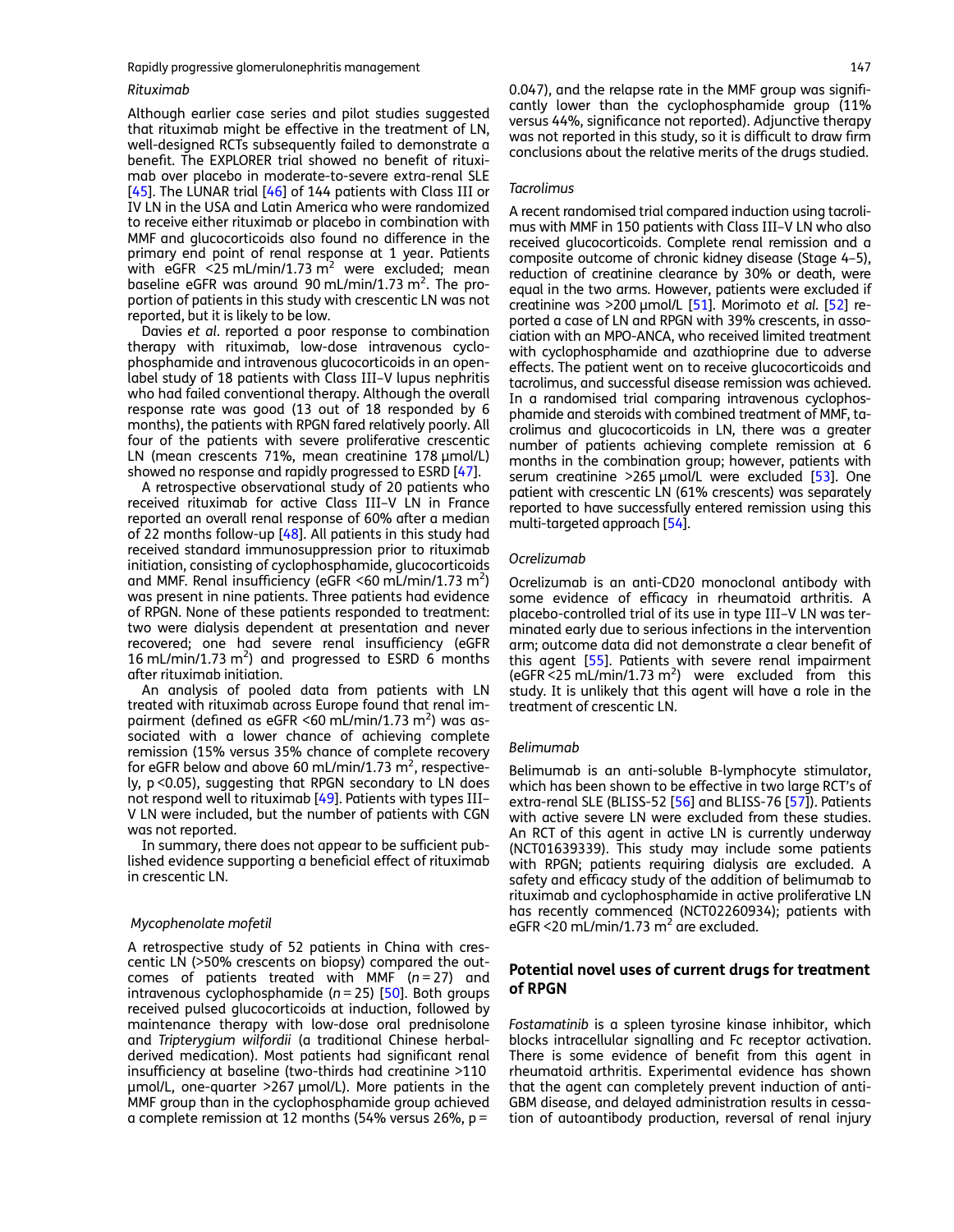<span id="page-5-0"></span>and prevention of pulmonary haemorrhage. The benefit is believed to be mediated by impaired activity of antigenspecific B cells, as well as effects on cell-mediated immunity [[58,](#page-7-0) [59](#page-7-0)]. A Phase 2 trial of treatment for IgAN commenced in 2014; however, patients with RPGN are excluded (NCT02112838).

Imatinib is a tyrosine kinase inhibitor with specificity for c-Abl, c-Kit and platelet-derived growth factor receptors, which is used in the treatment of certain leukaemias and GIST tumours. Delayed administration has been shown to attenuate acute injury and chronic damage in experimental anti-GBM disease [[60,](#page-7-0) [61\]](#page-7-0). It may exert its beneficial effect by targeting activated parietal epithelial cells as well as monocytes/macrophages. A single case report of its successful use in type 2 cryoglobulinaemia with membranoproliferative glomerulonephritis (MPGN) has been published (peak creatinine 248 µmol/L, final creatinine 133 µmol/L) [[62\]](#page-7-0), but no trials are registered for its use in RPGN.

Bortezomib (velcade) is a protease inhibitor, which targets plasmablasts and mature plasma cells. It has established use in myeloma and has been shown to be effective in murine models of LN and MPO-associated NCGN  $[63]$  $[63]$ . A pilot study of the use of this agent in severe IgAN is underway in the USA (NCT01103778). The potential benefit of other protease inhibitors in autoantibodymediated diseases, such as SLE, is also being tested.

Erlotinib is an epithelial growth factor receptor (EGFR) tyrosine kinase inhibitor used for the treatment of various malignancies. Podocyte and parietal epithelial cell EGFR expression is augmented in human and murine CGN [[64,](#page-7-0) [65\]](#page-7-0). Delayed administration of erlotinib attenuates renal injury in an experimental mouse model of anti-GBM disease [\[66](#page-7-0)]. There are no trials registered for RPGN, but this may represent a promising agent.

Eculizumab is a monoclonal antibody that blocks cleavage of C5 to C5a, reducing complement activation via the alternative pathway. It has been shown to be effective in the treatment of atypical HUS and paroxysmal nocturnal haemoglobinuria, conditions characterised by inappropriate activation of the complement system. It has been proposed that it may also benefit patients with IgAN [\[67](#page-7-0)] or immune complex disease; however, there are no trials registered for this use at present.

## Future potential therapies

# Programmed Death-1 Receptor

The programmed death-1 (PD-1) receptor is a member of CD28 family, which is preferentially expressed on activated T-cells and is important in the maintenance of tolerance. PD-1 stimulation causes reduced proliferation and cytokine expression. Delayed stimulation using a PDL-1/Fc fusion protein attenuates a rat anti-GBM model by inhibiting cellmediated immunity only, with no effect on antibody production or glomerular IgG deposition [[68\]](#page-7-0). No PD-1 agonists are currently available for clinical use.

## C-jun Amino Terminal Kinase (JNK) Signalling

Macrophage JNK signalling is thought to play a pathogenic role in anti-GBM disease [[69\]](#page-7-0). Administration of a JNK inhibitor on Day 7–24 attenuates experimental anti-GBM disease via a mechanism independent of humoural immunity [[70\]](#page-7-0). Early dose-finding studies are underway at present.

## Seleciclib (Roscovitine)

Seleciclib is a cyclin-dependent kinase inhibitor with evidence for a beneficial role in various animal models of GN (MPGN, membranous nephropathy, LN). It attenuates rat anti-GBM when used as treatment, possibly by influencing glomerular macrophage infiltration [\[76](#page-7-0)].

#### Stem Cell Therapy

Stem cell therapy is at an early phase of development, but it may offer a future therapeutic strategy in immunemediated renal disease (reviewed in [[71\]](#page-7-0)). There is some experimental evidence in animal models of anti-GBM disease, where investigators have used mesenchymal stem cells, which are progenitors of renal tissue, with some success [\[72](#page-7-0)–[74](#page-7-0)]. A case of NCGN due to MPA successfully treated with stem cell therapy has been reported [[75\]](#page-7-0). The patient's serum creatinine peaked at 690  $\mu$ mol/L; standard therapy with cyclophosphamide and glucocorticoids was ineffective, and rituximab was not tolerated; following treatment with autologous mesenchymal stem cells, the patient's creatinine fell to 168 µmol/L in parallel with a reduction in the ANCA titre.

In summary, several novel targets and potential therapeutic agents show some promise for the treatment of CGN, but their clinical role is yet to be determined.

# **Conclusions**

Although there is a paucity of randomised trial data, the role of commonly used immunosuppressant agents in CGN is becoming clearer. Publication bias and the rarity of the diseases involved mean that international collaborations and sharing of data using clinical registries are essential for the clinical and academic communities to increase understanding and refine therapeutic protocols. Advances in our understanding of the pathogenesis of various forms of CGN have led to the discovery of novel therapeutic targets, and the use of agents already established for the treatment of other diseases shows some promise; however, we are some way from the widespread clinical implementation of these treatments. The results of early clinical trials of newer agents, as well as larger multi-centre trials designed to clarify the role of established therapies such as TPE are eagerly awaited.

Conflict of interest statement. None declared.

#### References

- 1. Stone JH, Merkel PA, Spiera R et al. Rituximab versus cyclophosphamide for ANCA-associated vasculitis. N Engl J Med 2010; 363: 221–232
- 2. Jones RB, Tervaert JWC, Hauser T et al. Rituximab versus cyclophosphamide in ANCA-associated renal vasculitis. N Engl J Med 2010; 363: 211–220
- 3. Geetha D, Specks U, Stone JH et al. (November 7, 2014) Rituximab versus cyclophosphamide for ANCA-associated vasculitis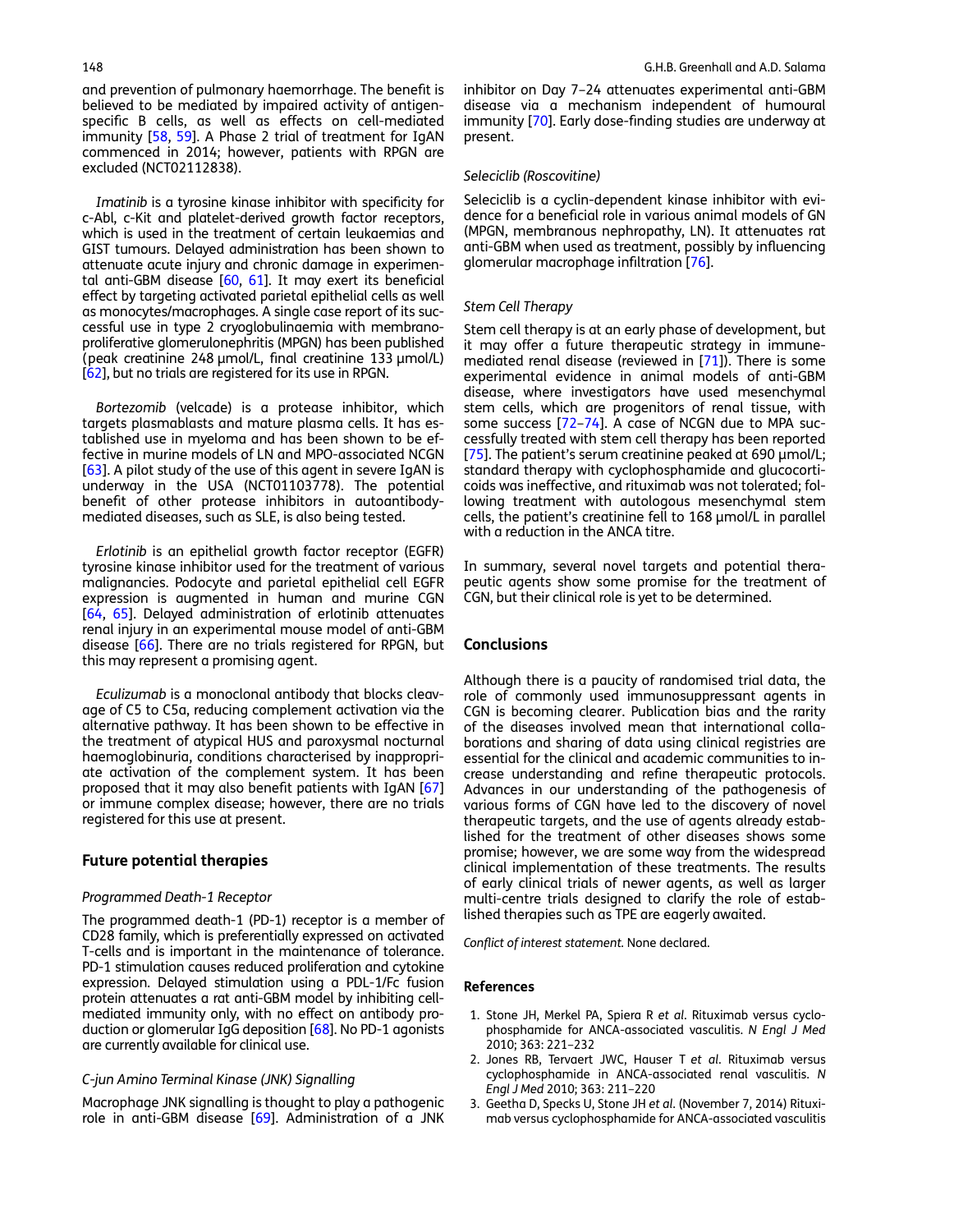<span id="page-6-0"></span>Rapidly progressive glomerulonephritis management 149

with renal involvement. J Am Soc Nephrol, doi:10.1681/ ASN.2014010046

- 4. Hu W, Liu C, Xie H et al. Mycophenolate mofetil versus cyclophosphamide for inducing remission of ANCA vasculitis with moderate renal involvement. Nephrol Dial Transplant 2008; 23: 1307–1312
- 5. Silva F, Specks U, Kalra S et al. Mycophenolate mofetil for induction and maintenance of remission in microscopic polyangiitis with mild to moderate renal involvement–a prospective, open-label pilot trial. Clin J Am Soc Nephrol 2010; 5: 445–453
- 6. Han F, Liu G, Zhang X et al. Effects of mycophenolate mofetil combined with corticosteroids for induction therapy of microscopic polyangiitis. Am J Nephrol 2011; 33: 185–192
- 7. Jones R, Harper L, Ballarin J et al. A randomized trial of mycophenolate mofetil versus cyclophosphamide for remission induction of ANCA-associated vasculitis: 'MYCYC'. On behalf of the European vasculitis study group. Presse Med 2013; 42: 678–679
- 8. Jayne DRW, Gaskin G, Rasmussen N et al. Randomized trial of plasma exchange or high-dosage methylprednisolone as adjunctive therapy for severe renal vasculitis. J Am Soc Nephrol 2007; 18: 2180–2188
- 9. Walsh M, Casian A, Flossmann O et al. Long-term follow-up of patients with severe ANCA-associated vasculitis comparing plasma exchange to intravenous methylprednisolone treatment is unclear. Kidney Int 2013; 84: 397–402
- 10. Walsh M, Catapano F, Szpirt W et al. Plasma exchange for renal vasculitis and idiopathic rapidly progressive glomerulonephritis: a meta-analysis. Am J Kidney Dis 2011; 57: 566–574
- 11. Walsh M, Merkel PA, Peh CA et al. Plasma exchange and glucocorticoid dosing in the treatment of anti-neutrophil cytoplasm antibody associated vasculitis (PEXIVAS): protocol for a randomized controlled trial. Trials 2013; 14: 73
- 12. Booth A, Harper L, Hammad T et al. Prospective study of TNFalpha blockade with infliximab in anti-neutrophil cytoplasmic antibody-associated systemic vasculitis. J Am Soc Nephrol 2004; 15: 717–721
- 13. Morgan MD, Drayson MT, Savage COS et al. Addition of infliximab to standard therapy for ANCA-associated vasculitis. Nephron Clin Pract 2011; 117: c89–c97
- 14. The Wegener's Granulomatosis Etanercept Trial (WGET) Research Group. Etanercept plus standard therapy for Wegener's granulomatosis. N Engl J Med 2005; 352: 351–361
- 15. Laurino S, Chaudhry A, Booth A et al. Prospective study of TNFalpha blockade with adalimumab in ANCA-associated systemic vasculitis with renal involvement. Nephrol Dial Transplant 2010; 25: 3307–3314
- 16. Schreiber A, Xiao H, Jennette JC et al. C5a receptor mediates neutrophil activation and ANCA-induced glomerulonephritis. J Am Soc Nephrol 2009; 20: 289–298
- 17. Xiao H, Dairaghi DJ, Powers JP et al. C5a receptor (CD88) blockade protects against MPO-ANCA GN. J Am Soc Nephrol 2014; 25: 225–231
- 18. Jayne DR, Bruchfeld A, Schaier M et al. OP0227 oral C5a receptor antagonist CCX168 Phase 2 clinical TRIAL in ANCAassociated renal vasculitis. Ann Rheum Dis 2014; 73: 148
- 19. Sumida K, Ubara Y, Suwabe T et al. Complete remission of myeloperoxidase–anti-neutrophil cytoplasmic antibodyassociated crescentic glomerulonephritis complicated with rheumatoid arthritis using a humanized anti-interleukin 6 receptor antibody. Rheumatol 2011; 50: 1928–1930
- 20. Tumlin JA, Lohavichan V, Hennigar R. Crescentic, proliferative IgA nephropathy: clinical and histological response to methylprednisolone and intravenous cyclophosphamide. Nephrol Dial Transplant 2003; 18: 1321–1329
- 21. McIntyre CW, Fluck RJ, Lambie SH. Steroid and cyclophosphamide therapy for IgA nephropathy associated with crescenteric change: an effective treatment. Clin Nephrol 2001; 56: 193–198
- 22. Lv J, Yang Y, Zhang H et al. Prediction of outcomes in crescentic IgA nephropathy in a multicenter cohort study. J Am Soc Nephrol 2013; 24: 2118–2125
- 23. Coppo R, Andrulli S, Amore A et al. Predictors of outcome in Henoch-Schonlein nephritis in children and adults. Am J Kidney Dis 2006; 47: 993–1003
- 24. Yan L, Junjun Z, Dongwei L et al. Retrospective study of mycophenolate mofetil treatment in IgA nephropathy with proliferative pathological phenotype. Chin Med J (Engl) 2014; 127: 102–108
- 25. Ren P, Han F, Chen L et al. The combination of mycophenolate mofetil with corticosteroids induces remission of Henoch-Schönlein purpura nephritis. Am J Nephrol 2012; 36: 271–277
- 26. El-Husseini A, Ahmed A, Sabucedo A et al. Refractory Henoch-Schonlein purpura: atypical aetiology and management. J Ren Care 2013; 39: 77–81
- 27. Augusto J-F, Sayegh J, Delapierre L et al. Addition of plasma exchange to glucocorticosteroids for the treatment of severe Henoch-Schönlein purpura in adults: a case series. Am J Kidney Dis 2012; 59: 663–669
- 28. Pillebout E, Alberti C, Guillevin L et al. Addition of cyclophosphamide to steroids provides no benefit compared with steroids alone in treating adult patients with severe Henoch Schönlein Purpura. Kidney Int 2010; 78: 495–502
- 29. Syeda UA, Singer NG, Magrey M. Anti-glomerular basement membrane antibody disease treated with rituximab: a case-based review. Semin Arthritis Rheum 2013; 42: 567–572
- 30. Shah Y, Mohiuddin A, Sluman C et al. Rituximab in antiglomerular basement membrane disease. QJM 2012; 105: 195–197
- 31. Bandak G, Jones BA, Li J et al. Rituximab for the treatment of refractory simultaneous anti-glomerular basement membrane (anti-GBM) and membranous nephropathy. Clin Kidney J 2014; 7: 53–56
- 32. Schless B, Yildirim S, Beha D et al. Rituximab in two cases of Goodpasture's syndrome. NDT Plus 2009; 2: 225–227
- 33. Mori M, Nwaogwugwu U, Akers GR et al. Anti-glomerular basement membrane disease treated with mycophenolate mofetil, corticosteroids, and plasmapheresis. Clin Nephrol 2013; 80: 67–71
- 34. Malho A, Santos V, Cabrita A et al. Severe relapsing Goodpasture's disease successfully treated with Mycophenolate Mofetil. Int J Nephrol 2010; doi: 10.4061/2010/383548
- 35. Kiykim AA, Horoz M, Gok E. Successful treatment of resistant antiglomerular basement membrane antibody positivity with mycophenolic acid. Intern Med 2010; 49: 577–580
- 36. Lockwood CM, Rees AJ, Pearson TA et al. Immunosuppression and plasma-exchange in the treatment of Goodpasture's syndrome. Lancet 1976; 1: 711–715
- 37. Levy J, Turner A. Long-term outcome of anti–glomerular basement membrane antibody disease treated with plasma exchange and immunosuppression. Ann Intern 2001; 134: 1033–1042
- 38. Cui Z, Zhao J, Jia X et al. Anti-glomerular basement membrane disease: outcomes of different therapeutic regimens in a large single-center Chinese cohort study. Medicine (Baltimore) 2011; 90: 303–311
- 39. Biesenbach P, Kain R, Derfler K et al. Long-term outcome of anti-glomerular basement membrane antibody disease treated with immunoadsorption. PLoS ONE 2014; 9: e103568
- 40. Zhang Y, Tang Z, Chen D et al. Comparison of double filtration plasmapheresis with immunoadsorption therapy in patients with anti-glomerular basement membrane nephritis. BMC Nephrol 2014; 15: 128
- 41. Farah M, Levin A, Kiaii M et al. Combination hemodialysis and centrifugal therapeutic plasma exchange: 18 years of Canadian experience. Hemodial Int 2013; 17: 256–265